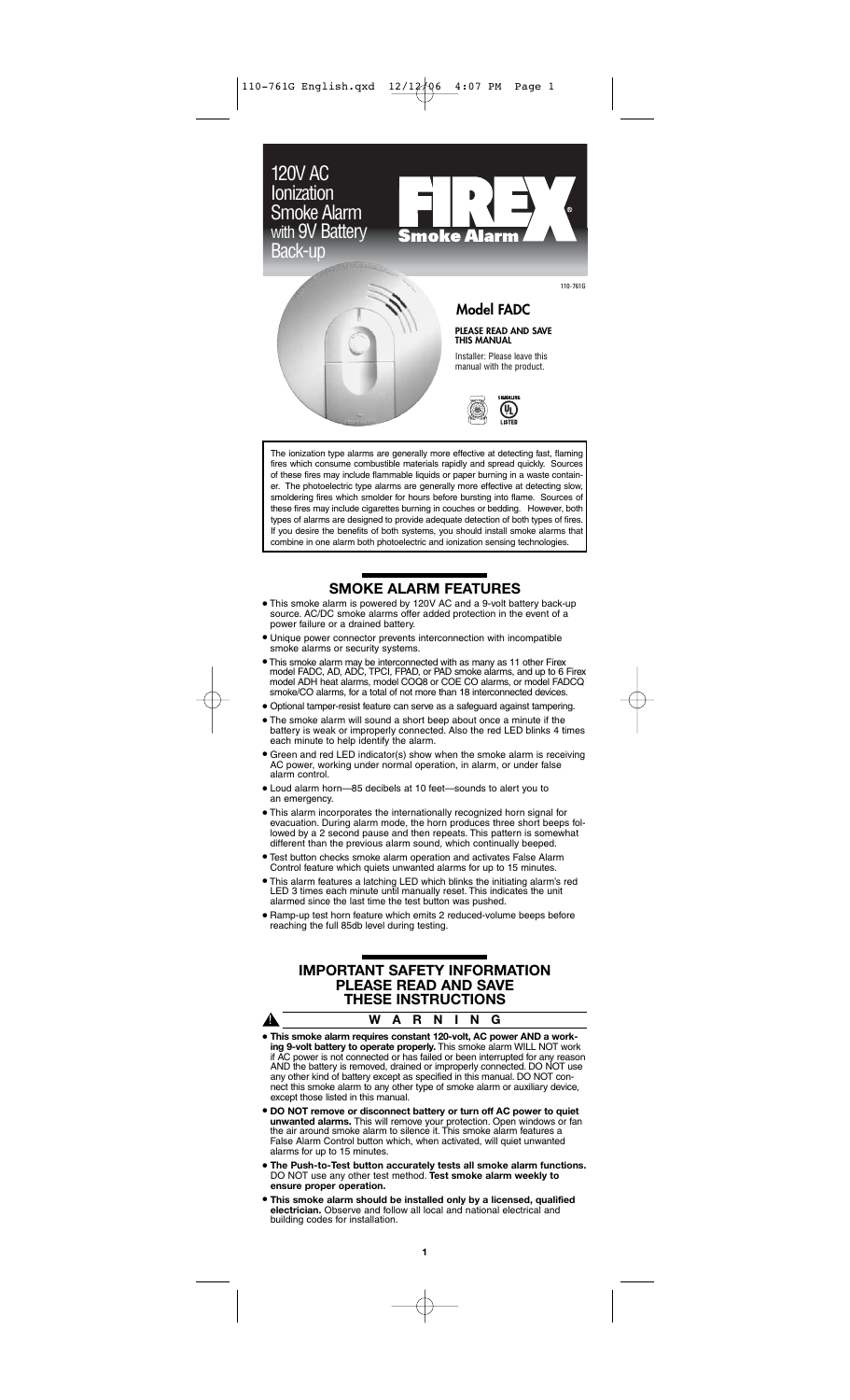- **This smoke alarm is designed to be used inside a single-family household.** In multi-family buildings, each individual living unit should have its own alarms. It is not a substitute for a complete commercial alarm system. It should be used only as supplemental protection in hotels, otels, dormitories, hospitals, nursing homes, or group homes
- **Install a smoke alarm in every room and on every level of the home.** Smoke may not reach the smoke alarm for many reasons. For example, if a fire starts in a remote part of the home, on another level, in a chimney,<br>wall, roof, or on the other side of a closed door, smoke may not reach the<br>smoke alarm in time to alert household members. A smoke alarm will not<br>
- **Interconnected smoke alarms installed in every room and on every level of the household offer maximum protection.** The National Fire Protection Agency (NFPA) recommends interconnecting smoke alarms so that when one smoke alarm senses smoke and sounds its alarm, all others will sound as well. Do not interconnect smoke alarms from one individual family living unit to another. Do not connect this smoke alarm to any other type of alarm or auxiliary device.
- **Smoke alarms may not alert every household member every time.**  There may be limiting circumstances where a household member may not hear the alarm (e.g., outdoor or indoor noise, sound sleepers, drug or alcohol usage, the hard of hearing, etc.). If you suspect that this smoke alarm may not alert a household member, install and maintain specialty smoke alarms. Current studies have shown smoke alarms may not awaken all sleeping individuals, and that it is the responsibility of individuals in the household that are capable of assisting others to provide assistance to those who may not be awakened by the alarm sound, or to those who may be incapable of safely evacuating the area unassisted.
- **Smoke alarms can sound their alarms only when they detect smoke.** Smoke alarms detect combustion particles in the air. They do not sense heat, flame, or gas. This smoke alarm is designed to give audible warning of a developing fire. However, many fires are fast-burning, explosive, or intentional. Others are caused by carelessness or safety hazards. Smoke may not reach the smoke alarm QUICKLY ENOUGH to ensure safe escape.
- **Smoke alarms must not be used with detector guards** unless the combination of alarm and guard has been evaluated and found suitable for that purpose.
- **Smoke alarms have limitations.** This smoke alarm is not foolproof and is not warranted to protect lives or property from fire. Smoke alarms are is not warranted to protect lives or property from fire. Smoke alarms are not a substitute for insurance. Homeowners and renters should insure their life and property. In addition, it is possible for the smoke alarm to fail at any time. **For this reason, you must test the smoke alarm weekly and replace every 10 years.**

# **SMOKE ALARM PLACEMENT**

Invensys Controls Americas recommends complete coverage protection achieved by installing a smoke alarm in every room of your home. The National Fire Protection Association's (NFPA) minimum requirement, as stated in Standard 72, Chapter 2, reads as follows:

"2-2.1.1.1 Smoke detectors shall be installed outside of each separate sleeping area in the immediate vicinity of the bedrooms and on each additional story of the family living unit including basements and excluding crawl spaces and unfinished attics. In new construction a smoke detector also shall be installed in each sleeping room.

Chapter 2 also reads as follows:

"2-2.2.1 In new construction, where more than one smoke detector is required by 2-2.1, they shall be so arranged that operation of any smoke detector shall cause the alarm in all smoke detectors within the dwelling to sound.

The NFPA, 1993 Edition, Appendix A further states:

"The required number of smoke detectors may not provide reliable early warning protection for those areas separated by a door from the areas protected by the required smoke detectors. For this reason, it is recommended that the householder consider the use of additional smoke detectors for those areas for increased protection. The additional areas include: basement, bedrooms, dining room, furnace room, utility room, and hallways not protected by the required smoke detectors."

Also, as required by the California State Fire Marshal:

"Early warning fire detection is best achieved by the installation of fire detection equipment in all rooms and areas of the household as follows: a smoke detector



BEDROOM BEDROOM



DINING A KITCHEN ROOM

LIVING ROOM **I Finally** BEDROOM

installed in each separate sleeping area (in the vicinity, but outside the bedrooms), and heat or smoke detectors in the living rooms, dining rooms, bedrooms, kitchens, hallways, attics, furnace rooms, closets, utility and storage rooms, basements and attached garages."

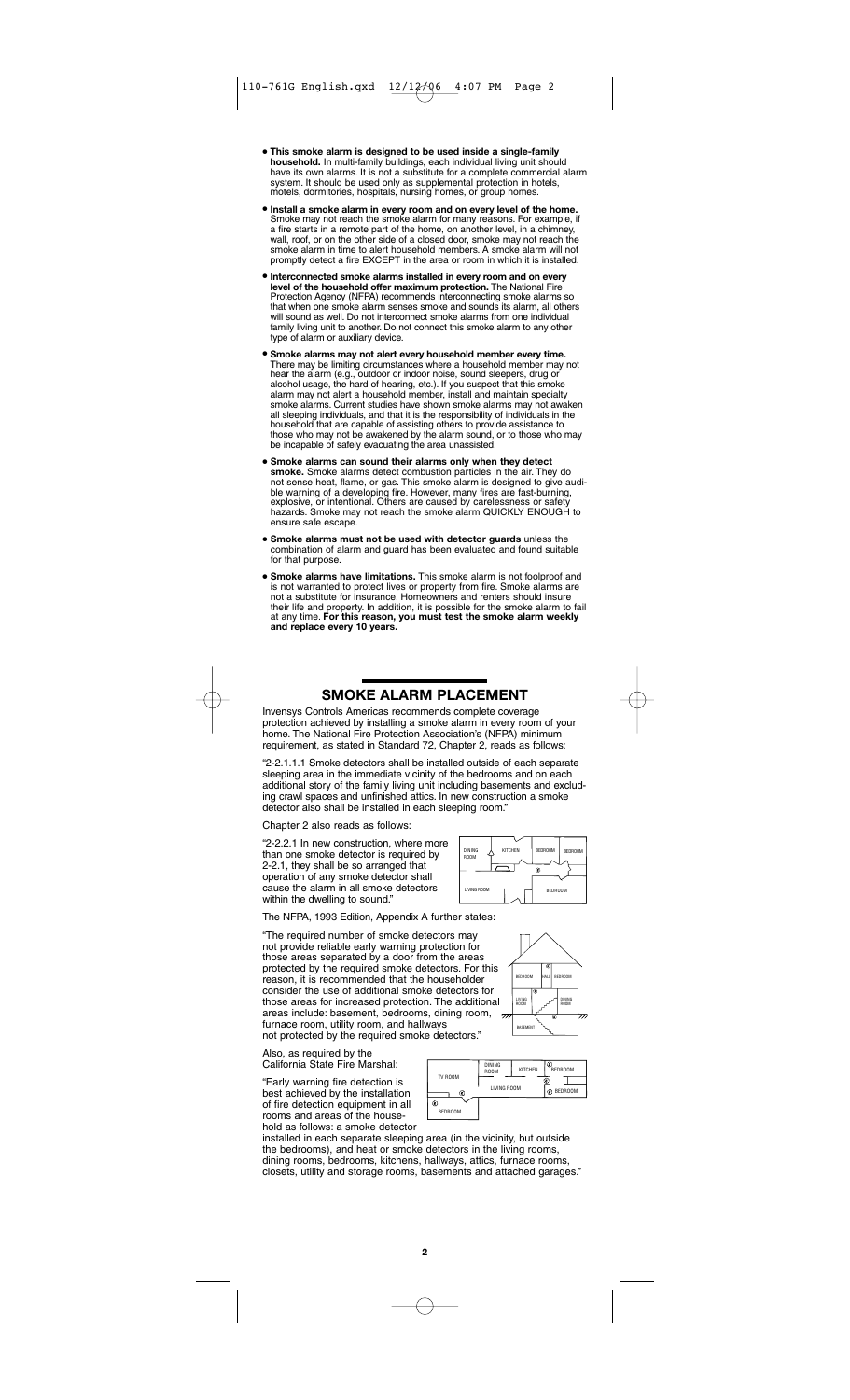### **FOR BEST PROTECTION, WE RECOMMEND THAT YOU INSTALL A SMOKE ALARM IN EVERY ROOM**

In addition, we recommend that all smoke alarms be interconnected.

#### **Typical Efficiency Home (Apartment)**

• Install a smoke alarm on the ceiling or wall closest to the sleeping area.





**EFFICIENCY APARTMENT**

**BATHELIG ROOME** 

### **Typical Mobile Home**

- NOTE: For mobile homes built before 1978, install smoke alarms on an inside wall between 4 and 12 inches from the ceiling. (Older mobile homes have little or no insulation in the ceiling.) This is especially important if the ceiling is unusually hot or cold.
- Install a smoke alarm inside each bedroom and in the hallway outside each separate sleeping area.

### **Typical Single Story Home**

• Install a smoke alarm on the ceiling or wall inside each bedroom and in the hallway outside each separate sleeping area. If a bedroom area hallway is more than 30 feet long, install a smoke alarm at each end.

### **If there is a basement:**

• Install a smoke alarm on the basement ceiling at the bottom of the stairwell.

#### **Typical Two-Story or Split Level Home**

- Install a smoke alarm on the ceiling or wall inside each bedroom and in the hallway outside each separate sleeping area. If a bedroom area hallway is more than 30 feet long, install a smoke alarm at each end.
- Install a smoke alarm at the top of a first-to-second floor stairwell.

### **If there is a basement:**

• Install a smoke alarm on the basement ceiling at the bottom of the stairwell.



**SINGLE STORY**



**TWO STORY**



# **IMPORTANT SMOKE ALARM PLACEMENT AND EXCEPTION INFORMATION**<br>• Install a smoke alarm as close to the

- center of the ceiling as possible. If this is not practical, mount no closer than 4 inches from a wall or corner. Also, if local codes allow, install smoke alarms on walls, between 4 and 12 inches from ceiling/wall intersections.
- Install a minimum of two smoke alarms in every home, no matter how small the home. New construction codes require a minimum of two interconnected smoke alarms in newly built homes.
- Install a smoke alarm in each room that is divided by a partial wall (either coming down from the ceiling at least 24 inches, or coming up from the floor).
- Install smoke alarms on peaked, cathedral, or gabled ceilings 3 feet from the highest point (measured horizontally).
- Install a smoke alarm in lived-in attics or attics which house electrical equipment like furnaces, air conditioners, or heaters.



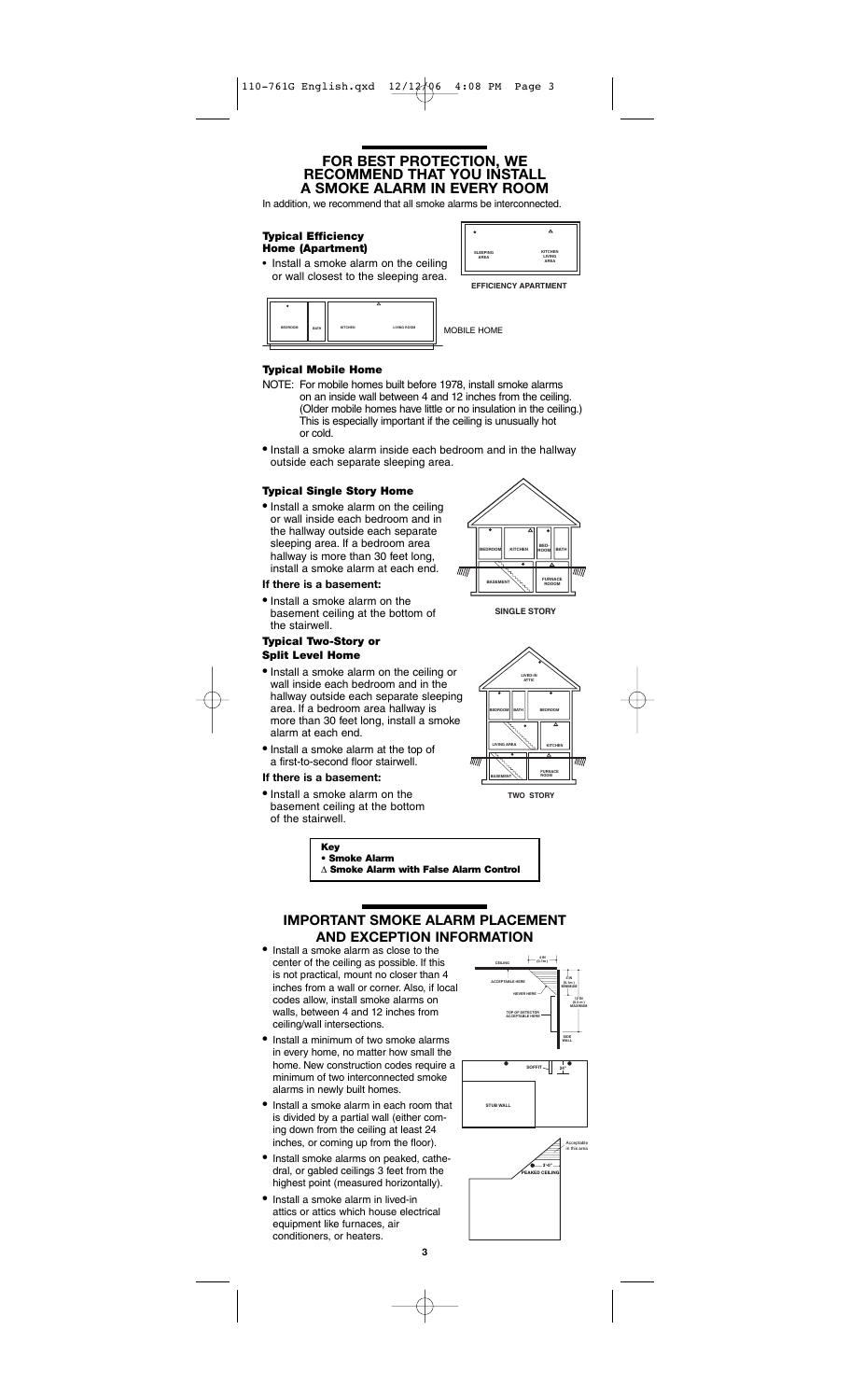#### **DO NOT install smoke alarm:**



Near appliances or areas where normal combustion regularly occurs (kitchens, near furnaces, hot water heaters). Use specialized smoke alarms with unwanted alarm control for these areas.

$$
\left(\begin{matrix} \mathbb{N} \\ \mathbb{N} \end{matrix}\right)
$$

In areas with high humidity, like bathrooms or areas near dishwashers or washing machines, install at least 10 feet (3 meters) away from these areas, if possible.



Within 3 ft. horizontally from heating and cooling supply vents and outside of the air flow from these registers. The air could blow smoke away from the detector, interrupting its alarm.



In rooms where temperatures may fall below 40°F (4°C) or rise above 100°F (38°C).



In extremely dusty, dirty, or insect-infested areas. Loose particles interfere with smoke alarm operation.

## **HOW TO INSTALL THIS SMOKE ALARM**



**ELECTRICAL SHOCK HAZARD.** Turn off power at the main fuse box or circuit breaker by removing the fuse or switching the circuit breaker to the OFF position.

This smoke alarm should be installed only by a qualified electrician. Smoke alarm wiring to be used shall be in accordance with the provisions of Article 210 and 760 of the National Electrical Code, ANSI/NFPA 70, and any local codes that may apply. Interconnect wire location shall be in accordance with NEC Article 300.3b.  $\mathbf A$  warning:

THIS SMOKE ALARM SHOULD BE INSTALLED IN ACCORDANCE WITH THE NATIONAL FIRE PROTECTION ASSOCIATION'S STANDARD 72 (National Fire Protection Association, One Batterymarch Park, Quincy, MA 02269).

- Install smoke alarm on a 4-inch octagon or single gang junction box only.
- 1. From back of smoke alarm, remove mounting plate. To later engage tamper-resist feature, twist out and set aside one of the pins molded into the plate. Both pins are exactly the same.
- 2. Align recessed slots on plate with mounting holes of a 4-inch octagon or single gang junction box.
- 3. Gently pull household wires through center hole of plate.
- 4. Secure plate to junction box using mounting screws.
- 5. With a small wire connector, connect white wire from connector plug to white household wire.
- 6. Connect black wire from connector plug to black household wire.
- 7. If interconnection is desired, connect yellow wire from connector to interconnect wire between smoke alarms. See section, "INTERCONNECTING SMOKE ALARMS."
- **NOTE:** If this will be a single-station smoke alarm, cover yellow wire with electrical tape and tuck into junction box.
- 8. Attach connector plug to pins on back of smoke alarm. Plug will only fit one way and will snap into place.
- 9. Gently tug connector to be sure it is attached securely.
- 10.Position smoke alarm to mounting plate and turn clockwise to lock into place. For tamper-resist, use long-nosed pliers to remove thin plastic from notch on smoke alarm edge. Insert pin into notch on edge of smoke alarm after smoke alarm is positioned properly in base.

///L ( Q)



Insert pin here  $\bigwedge$  Remove pin from here

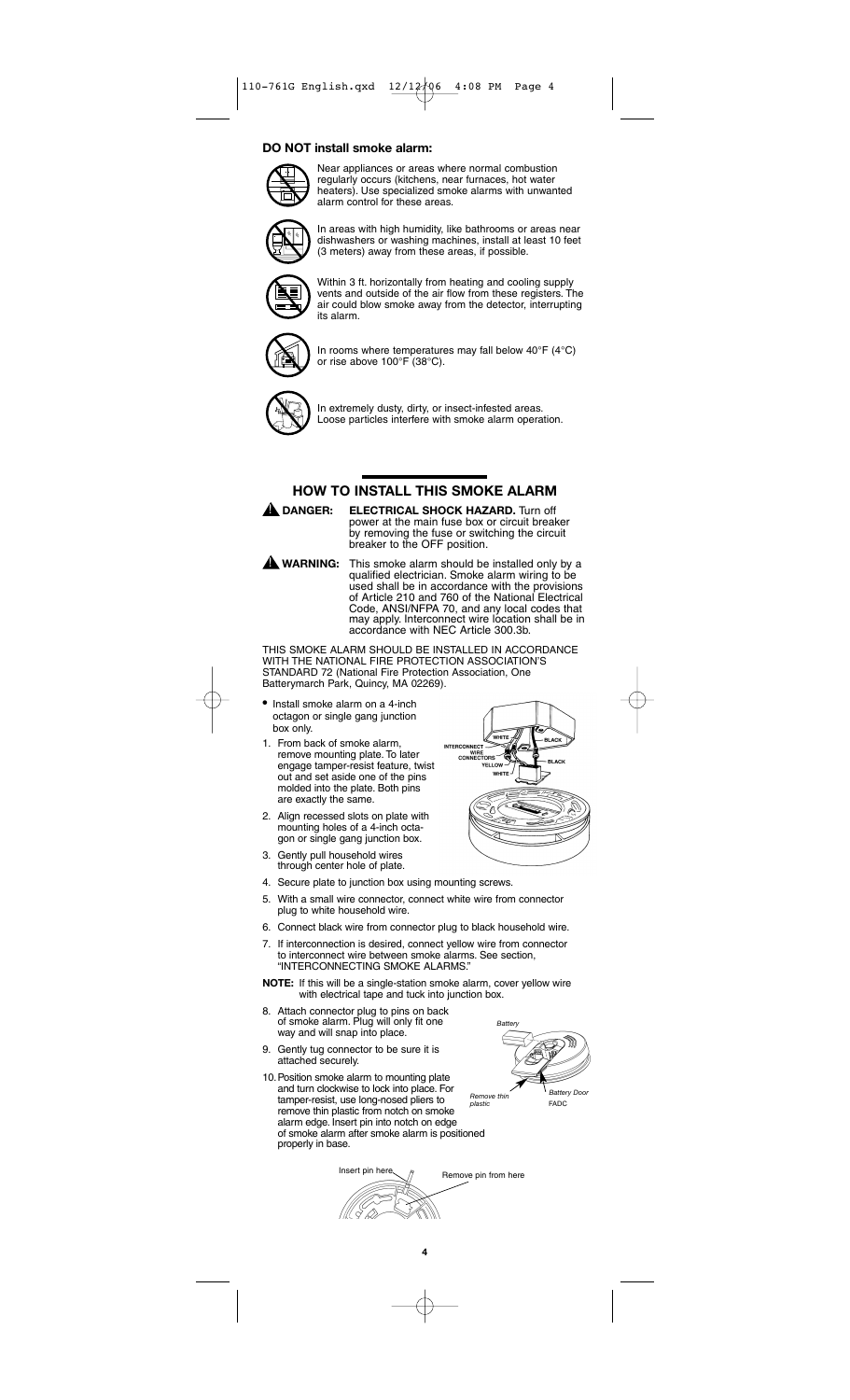- 11. Remove arrow tab and close battery door. Smoke alarm may beep briefly as door is closed.
- 12. Turn on power at main fuse box or circuit breaker.
- 13. Test smoke alarm. See "TESTING THE SMOKE ALARM."



### **INTERCONNECTING SMOKE ALARMS**

- This smoke alarm may be interconnected with as many as 11 other Firex model FADC, AD, ADC, TPCI, FPAD, or PAD smoke alarms, and up to 6 Firex model ADH heat alarms, model COQ8 or COE CO alarms, or model FADCQ smoke/CO alarms, for a total of not more than 18 interconnected devices. DO NOT connect to any other type or model smoke alarm.
- Connect smoke alarms to a single AC branch circuit. If local codes do not permit, be sure the neutral wire is common to both phases.

# **LED INDICATORS**

Model FADC features two LEDs that shine through a single clear light guide. The following section explains what condition the LED indicators describe:

- Constant GREEN on. AC power is present.
- 
- 
- 
- 
- 
- 40 seconds with an as possible. audible chirp.
- 
- 
- GREEN is off.  $\overline{\phantom{a}}$  AC power is NOT present.
- RED blinks once every Standby/Periodic low battery testing<br>40 seconds. tor presence of good battery. for presence of good battery.
- RED blinks once a second. Local Alarm Smoke alarm senses smoke and simultaneously sounds an alarm.
- RED blinks once every  **Hush Mode Smoke alarm is**<br>10 seconds. **aujeting an unwanted alarm**. quieting an unwanted alarm.
- RED is off. Remote Alarm Another smoke alarm in the network has sensed smoke and is signaling this alarm.
	- RED blinks twice every  **Low battery. Replace battery as soon**<br>40 seconds with an **contained as possible**.
- RED blinks 3 times every minute. Latching LED The unit alarmed since the last time the test button was pressed. Reset the function by pressing the test button.

# **FALSE ALARM CONTROL**

Model FADC features a False Alarm Control that, when activated, quiets unwanted alarms for up to 15 minutes.

#### **To use the False Alarm Control:**

Press and release the test button during an unwanted alarm. The alarm should stop within ten seconds. The RED LED will blink once every 10 seconds. This means the smoke alarm is in False Alarm Control. Just before returning to normal operation, the smoke alarm will emit two short beeps. This signals the end of False Alarm Control. The initiating alarm RED LED in an interconnected system will continue to blink until reset by pressing the test button.

When there are multiple units interconnected, each alarm that is sensing smoke must have its test button depressed in order to silence the remaining alarms.

If the smoke alarm(s) does not go into False Alarm Control and continues to sound its loud alarm horn, or if it initially goes into False Alarm Control then resounds the alarm, the smoke is too heavy and could be a dangerous situation — take emergency action.

### **TESTING THE SMOKE ALARM**

|                                                                       |  | W A R N I N G |  |  |
|-----------------------------------------------------------------------|--|---------------|--|--|
| . Toot a sale arealys alone to be a use it is installed as weathy and |  |               |  |  |

• Test each smoke alarm to be sure it is installed correctly and operating properly.

• Test all smoke alarms in an interconnected system after installation.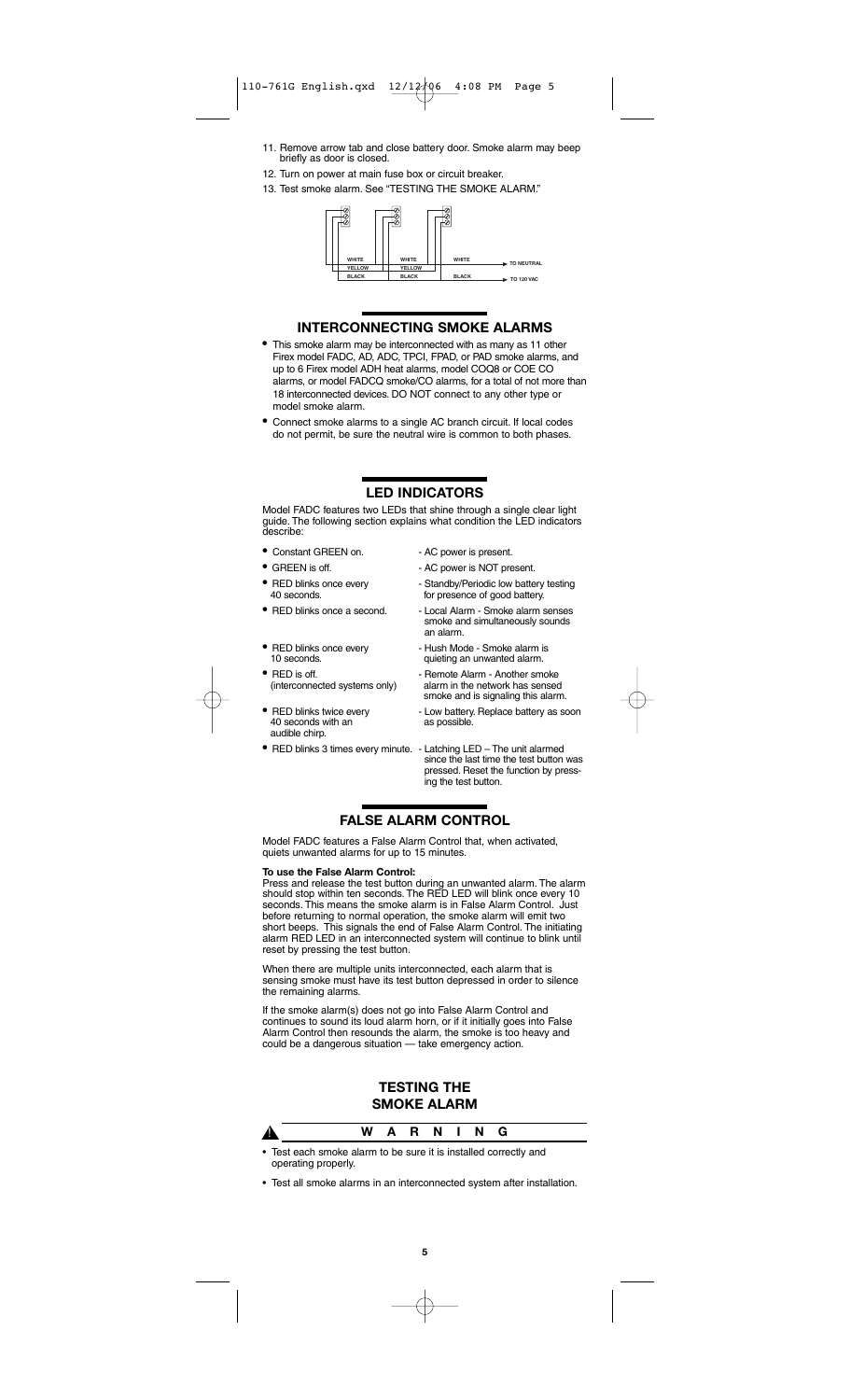- The Push-to-Test button accurately tests all functions. DO NOT use an open flame to test this smoke alarm.You may ignite and damage the smoke alarm or your home.
- Test smoke alarms weekly and upon returning from vacation or when no one has been in the household for several days.

#### **FIELD TESTING IMPORTANT NOTICE:**

When testing is required in the field by local inspectors or other parties, it should be done using only the Smoke Detector Sensitivity Analyzer model #501-1 manufactured by Gemini Scientific Corporation. Follow the Gemini test and set-up instructions provided by the manufacturer, and use the obscuration limits provided on the back of the smoke alarm. Refer to the smoke alarm's instruction manual for maintenance and push-to-test operation.

#### **Go / No-Go Testing**

A functional Go / No-Go test can be performed on the unit by using Smoke Detector Test model #25S, manufactured for Home Safeguard Industries, Inc. Follow the instructions included on the tester.

#### **Test all smoke alarms weekly by doing the following:**

- 1. Observe the green LED. A constant green light indicates the smoke alarm is receiving 120V AC power.
- 2. Firmly depress the Push-to-Test button for at least five (5) seconds. On Item 5000, the smoke alarm will sound 2 short, reduced-volume beeps, and then 1 short loud beep, followed by a pause, then repeats. All other items will sound 3 short loud beeps followed by a 2-second pause and then repeats. The alarm may sound for up to 10 seconds after releasing the Push-to-Test button.
- **NOTE:** If smoke alarms are interconnected, all smoke alarms should sound an alarm within three seconds after any test button is pushed and the tested smoke alarm sounds.
- 3. If smoke alarm does not sound, turn off power at main fuse box or circuit breaker and check wiring. Retest smoke alarm.

#### **NOTE: REPLACE OR RETURN THE ALARM IF THE PUSH-TO-TEST FUNCTION DOES NOT OPERATE PROPERLY AFTER FOLLOWING THE PROCEDURES OUTLINED ABOVE (see REPAIR on page 7).**

**DANGER: If alarm horn sounds, and smoke alarm is not being tested, the smoke alarm is sensing smoke. THE SOUND OF THE ALARM HORN REQUIRES YOUR IMMEDIATE ATTENTION AND ACTION.**  !

# **MAINTENANCE AND CLEANING**

In addition to weekly testing, this smoke alarm requires yearly battery replacement and periodic cleaning to remove dust, dirt, and debris.

#### **DANGER: ELECTRICAL SHOCK HAZARD. Turn off power** ! **at main service panel by removing fuse or switching appropriate circuit breaker to OFF position before replacing battery or cleaning smoke alarm.**

#### **BATTERY REPLACEMENT**

Always turn off power to smoke alarm before replacing battery. Replace battery at least once a year or immediately when the low battery chirp sounds once a minute, even though the smoke alarm is receiving AC power. The red LED also will blink 4 times every minute after each low battery chirp. Use only the following batteries as replacements in this smoke alarm:

Eveready 522 or 1222, Duracell MN 1604 or Ultralife U9VL-J.

#### **WARNING: DO NOT USE ANY OTHER TYPE OF BATTERY, EXCEPT AS SPECIFIED IN THIS MANUAL. DO NOT USE RECHARGEABLE BATTERIES.** !

- 1. Turn off power to smoke alarm at main service panel.
- 2. Slide battery door open as shown on page 6 in the installation section.
- 3. Remove drained battery from compartment and discard.
- 4. Install a fresh 9-volt battery.
- 5. Slide battery door closed.
- 6. Turn on power and test smoke alarm using Push-to-Test button.

### **CLEANING**

**Clean the smoke alarm at least once a month** to remove dust, dirt, or debris. Always turn off power to smoke alarm before cleaning.

- Using the soft brush or wand attachment to a vacuum cleaner, vacuum all sides and cover of smoke alarm. Be sure all the vents are free of debris.
- If necessary, turn off power and use a damp cloth to clean smoke alarm cover.

**IMPORTANT:** Do not attempt to remove the cover or clean inside the smoke alarm. THIS WILL VOID YOUR WARRANTY.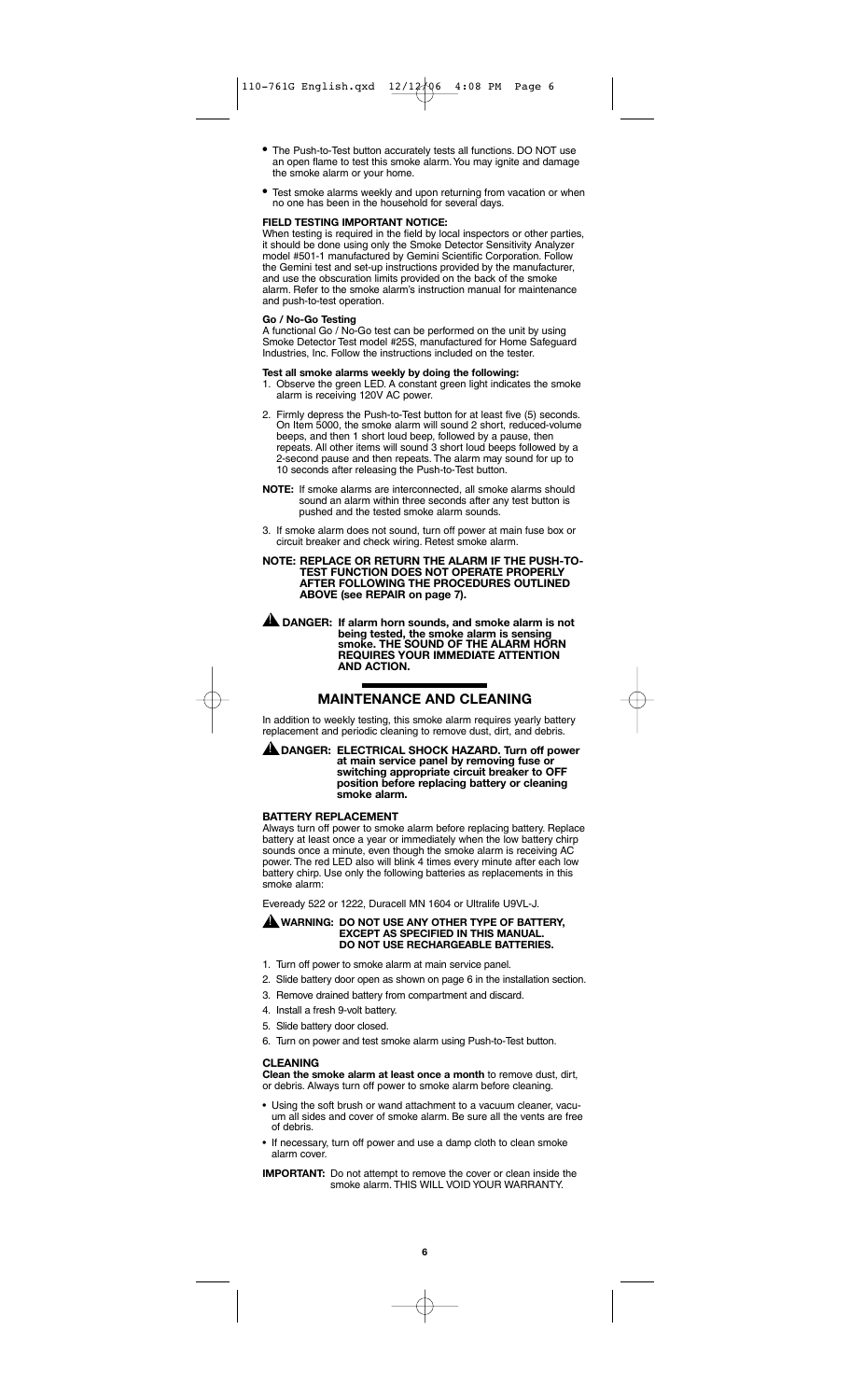#### **REPAIR CAUTION: Do not attempt to repair this smoke alarm. Doing so will void your warranty.**

If smoke alarm is not operating properly, see "TROUBLESHOOTING." If necessary and if still under warranty, return smoke alarm to Invensys Controls Americas. Pack it in a well-padded carton, shipping prepaid, to:

> Invensys Controls Americas Product Service Department 28C Leigh Fisher Blvd. El Paso, TX 79906

If the smoke alarm is no longer under warranty, have a licensed electrician replace the smoke alarm immediately with a comparable Firex brand smoke alarm.

# **PRACTICE FIRE SAFETY**

If the smoke alarm sounds its alarm horn, and you have not pushed the test button, it is warning of a dangerous situation.Your immediate response is necessary. To prepare for such occurrences, develop family response is necessary. To prepare for such occurrences, develop famescape plans, discuss them with ALL household members, and practice them regularly.

- Expose everyone to the sound of a smoke alarm and explain what the sound means.
- Determine TWO exits from each room and an escape route to the outside from each exit.
- Teach all household members to touch the door and use an alternate exit if the door is hot. INSTRUCT THEM NOT TO OPEN THE DOOR IF THE DOOR IS HOT.
- Teach household members to crawl along the floor to stay below dangerous smoke, fumes, and gases.
- Determine a safe meeting place for all members outside the building.

# **WHAT TO DO IN CASE OF A FIRE**

- **1. Don't panic; stay calm.**
- **2. Leave the building as quickly as possible. Touch doors to feel if they are hot before opening them. Use an alternate exit if necessary. Crawl along the floor, and DO NOT stop to collect anything.**
- **3. Meet at a pre-arranged meeting place outside the building.**
- **4. Call the fire department from OUTSIDE the building.**
- **5. DO NOT GO BACK INSIDE A BURNING BUILDING. Wait for the fire department to arrive.**

These guidelines will assist you in the event of a fire. However, to reduce the chance that fires will start, practice fire safety rules and prevent hazardous situations.

### **TROUBLESHOOTING**



Always turn off power at main fuse box **or circuit breaker before taking troubleshooting action.**

**WARNING: DO NOT disconnect battery or AC power to quiet an unwanted alarm. This will remove your protection. Fan the air or open a window to remove smoke or dust.** !